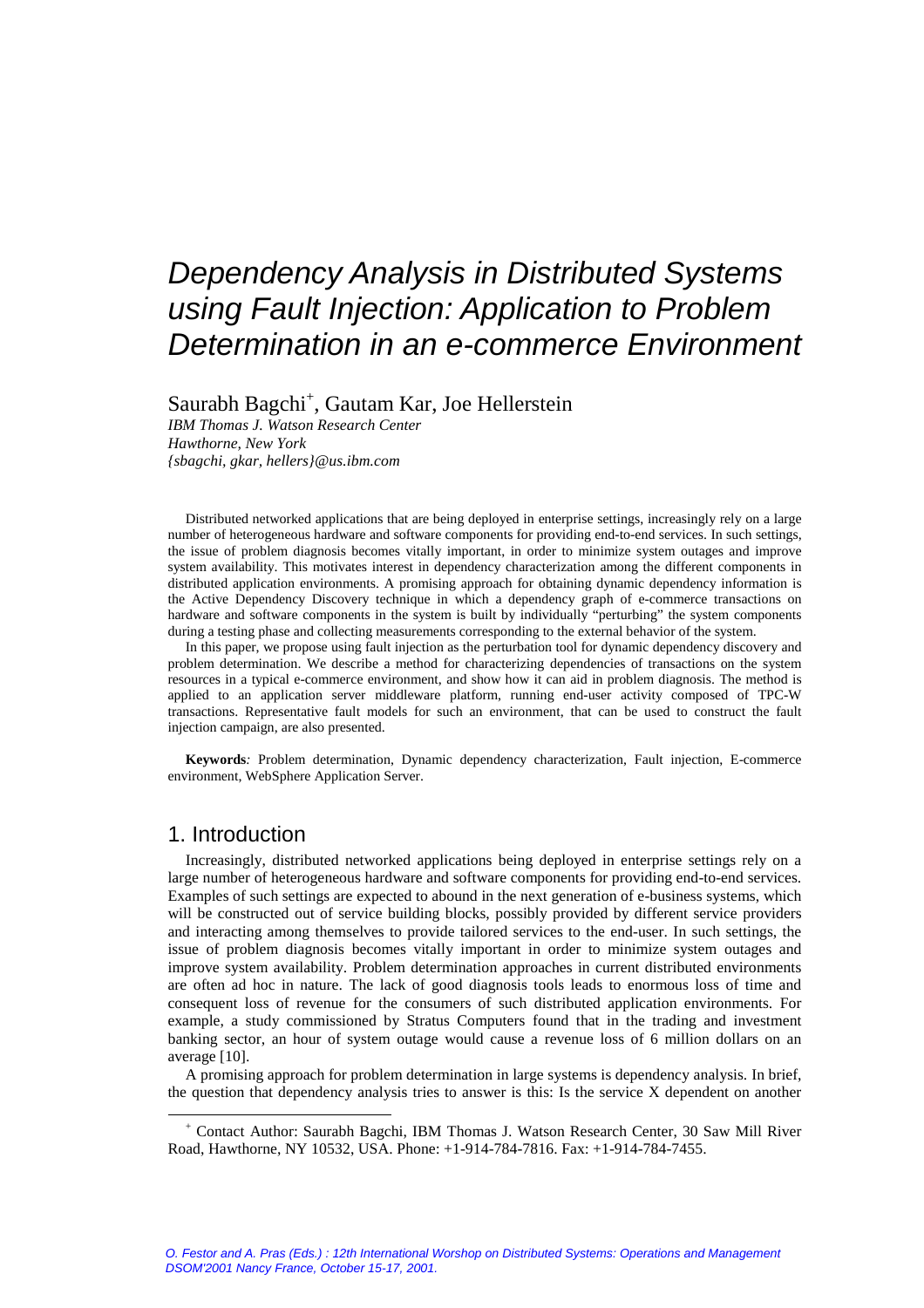service Y or resource Z? If such a dependency exists, what is the strength<sup>1</sup> of the dependency? Using this information, when a problem is observed at a particular service point, the root cause may be tracked down to a resource on which this service is dependent. The dependency analysis problem becomes very challenging in situations where the resources in the system are dynamic in nature. In such cases, resources can appear and disappear during system lifetime because of failures, or deployment of new sub-systems, and the dependency relations can change as a result of change of resource availability or new service level agreements being negotiated.

Another valuable approach for problem characterization in systems is fault injection. Fault injection enables accelerated testing of the system under stressful conditions and can help uncover design and implementation defects in the system. A large volume of work in the area has provided us with an extensive set of fault models targeted towards software and hardware components, starting from the simple bit flip model to complex timing faults in software systems.

In this paper, we propose a method for using fault injection to uncover resource dependencies in a dynamic distributed e-commerce environment. The paper also presents the concept of fault dictionaries for a representative e-commerce environment. A fault dictionary provides a mapping from the high-level faults commonly observed in such an environment to the low-level faults that can be directly injected into the resources comprising the system. We present the design of a fault injection campaign manager that uses incomplete knowledge of the system dependencies and fault dictionaries to produce a fault injection campaign. During the execution of the campaign, external probes collect measurements of the relevant metrics, like response time, and the measurements reveal actual resource dependencies in the system. The proposed method is applied to a typical three-tier web-based e-commerce environment with IBM's WebSphere being used as the application server in the target system. The system is used to run a typical end-user e-commerce activity initiated through a web browser and consisting of several transactions taken from the TPC-W benchmark [13].

The rest of the paper is organized as follows. Section 2 presents the background for the current work, mentioning previous work in the area of dependency analysis and fault injection. Section 3 presents the algorithm. Section 4 presents the prototype environment on which the method is to be applied and a concrete example of its application. Section 5 presents a discussion of the applicability of the technique and concludes the paper.

## 2. Background

One of the most complex tasks performed in the management of enterprise distributed systems is problem determination and resolution - detecting system problems, isolating their root causes and identifying proper repair procedures. A promising approach lies in the design of problem detection algorithms that use dependencies between software and hardware components that constitute a distributed system. Much work is present in the literature describing the use of dependency models for the important root-cause analysis stage of problem determination, that is, for the process of determining which system component is ultimately responsible for the symptoms of a given problem. However, there has been little work on the important problem of automatically obtaining accurate, detailed, and up-to-date dependency models from a complex distributed system.

A distributed environment can be logically modeled as layers of resources − services, applications and other software and hardware components − that cooperate to deliver an end-to-end service. Services or components in one layer depend on functions provided by components in a lower, supporting layer. Failures occurring in one layer affect the functioning of dependent components in another layer. The premise is to model a system as a directed, acyclic graph in which nodes represent system components (services, applications, OS software, hardware, networks) and weighted directed edges represent dependencies between nodes. A dependency edge drawn between two nodes indicates that a failure or problem with the node at the head of the edge can affect the node at the tail of the edge. The weight of the edge represents the impact of the head node's failure on the tail node. The dependency graph for a heavily simplified e-commerce environment is depicted in Figure 1.

<sup>&</sup>lt;sup>1</sup> A metric that measures the effect of the dependency on the performance of a dependent service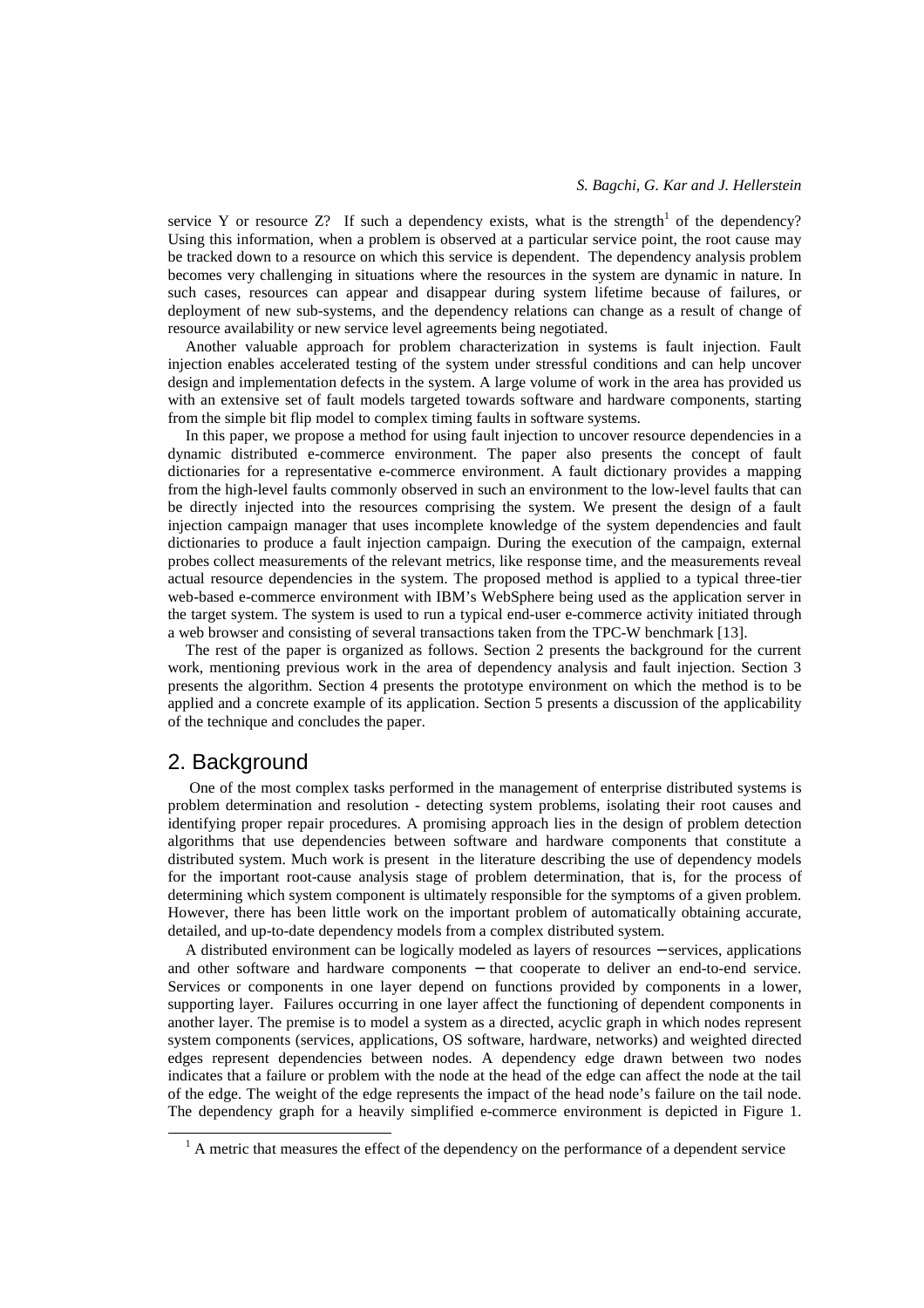Strength of the dependencies is denoted by Strong (S), Medium (M) and Weak (W), concepts that are explained in detail in Section 3.2.



Figure 1. A sample dependency graph. A service entity at the tail of an edge depends on the entity at *the head of the edge.*

Consider that we are able to capture the dependency information in the above form. Then, the task of identifying the root cause of a problem can be approached by navigating through the dependency graph. However, in practice, the difficulty lies in the fact that service dependencies are not made explicit in today's systems, thus necessitating the task of discovering the dependencies. What is needed is a dynamic model reflecting the changing dependency relationships between services. A well-known approach, called static dependency analysis, uses information present in various configuration files describing a distributed system, to derive dependency information [8]. Experience indicates that such an approach, while it can provide some single node, or intra-domain dependency information, fails to capture the entire dependency picture, particularly when the dependency crosses domain boundaries. The limitation of the technique arises due to the contents of configuration files not being standardized and containing only incomplete and sometimes outdated information on dependencies.

A second approach, called *Active Dependency Discovery* (ADD), addresses this shortcoming by actively perturbing system components while monitoring the system's response [2]. For example, in a database system, the perturbation can take the form of holding on to a lock to a database table and not releasing it for a certain interval of time. If response time to a database operation is an important QoS property in such a system, then the measured metric can be the time to complete a transaction in the presence of perturbations. Statistical regression analysis on collected data on the output metric and the degree of perturbation enables one to fit regression lines indicating the presence and strength of dependencies of the output QoS metric on the components that had been perturbed. An advantage of the technique is its ability to differentiate causal relationships indicating actual resource dependencies from simple correlations in monitoring data since there is knowledge of which component is being perturbed. However, the coverage of the approach is dependent on the ability to insert controlled perturbation to the different system components. While this technique is considerably more successful in discovering dependencies, it is reliant on the use of appropriate faults that can effectively uncover dependencies. This paper addresses the problem of designing a system that can identify the appropriate faults that can be injected into a distributed system, leading to the discovery of dependencies between components of the system. Also, the ADD approach does not address the problem of injecting correlated faults in multiple system components, while real-world data shows that most system failures occur due to the occurrence of multiple correlated faults [4].

Fault injection is considered an important tool for evaluating the dependability of computer systems. Faults are injected into the system to study the dependability bottlenecks, to study the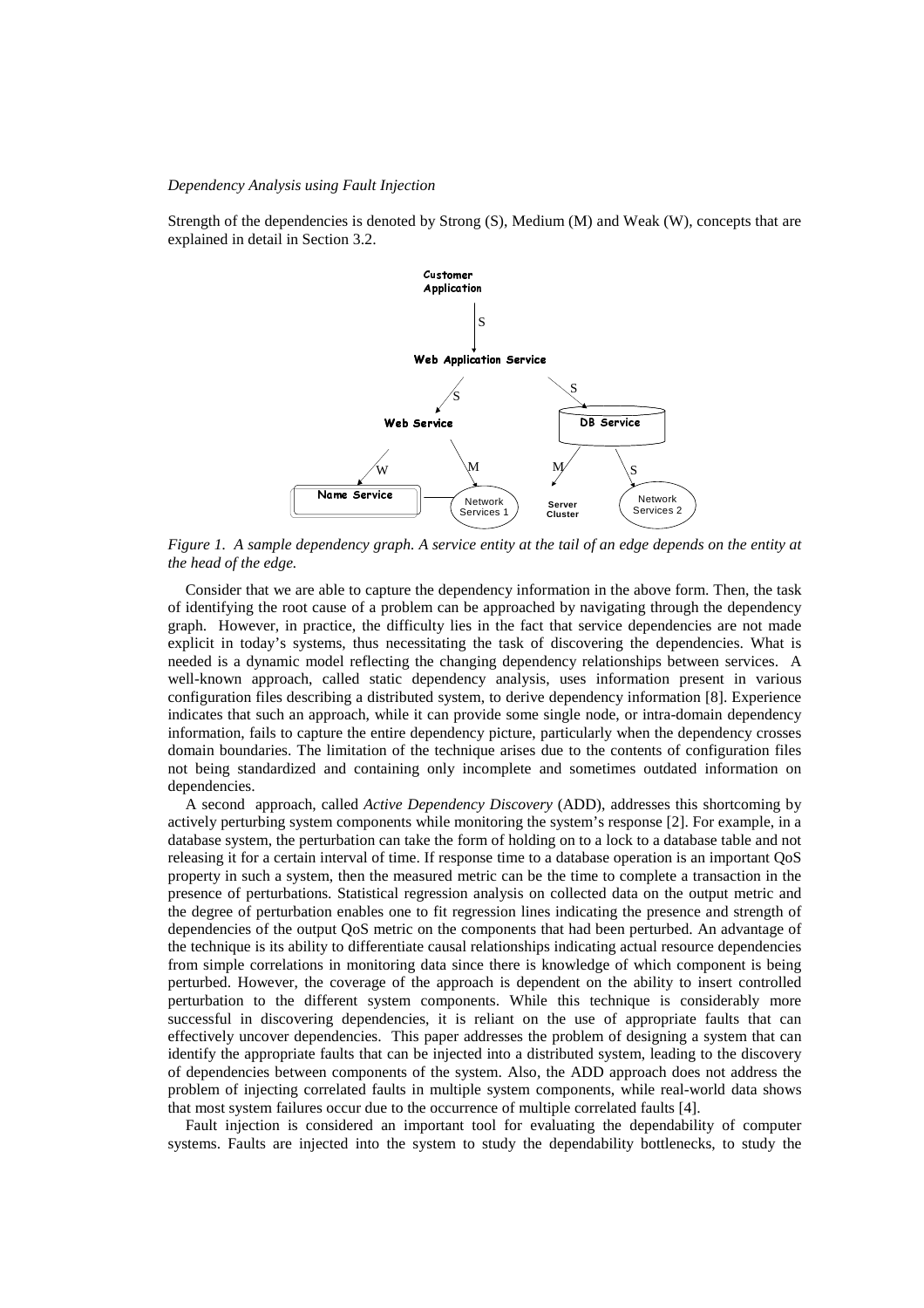behavior of the system under fault conditions, and evaluate the effectiveness and performance impact of fault tolerance mechanisms, namely, the error detection and recovery mechanisms. Many fault injection tools have been developed both commercially and in universities. The tools may be hardware-based which use additional hardware to introduce faults into the target system's hardware, or they may be software-based which involve inserting the fault injection module in the application software or the operating system or in the layer between the two. Some examples of hardware fault injectors are Messaline from LAAS-CNRS in Toulouse, France [1] and MARS developed at the Technical University of Vienna [7]. Software fault injectors are more flexible in the types of faults they can inject and the targets they can inject faults to, and are also generally less costly to develop. Software fault injection tools greatly outnumber the hardware tools. Some examples are NFTAPE from the University of Illinois [11], Ferrari developed at the University of Texas at Austin [9] and Xception from the University of Coimbra in Portugal [3]. A good overview of the field of fault injection is to be found in [5].

The fault injectors are characterized by the different fault types, fault locations and fault triggers that they can support. Fault types can be permanent or transient, and can follow different models, such as pin stuck-at faults, message corruptions, etc. The injector may be able to inject faults at different locations, e.g., to the chip pins, the network interface card, the application or the system software, etc. The fault triggers can be specified in terms of time, specific point in the execution of software code, events in a system such as message arrival, etc. A crucial criterion that determines the choice of the fault injector to evaluate a system is an understanding of the kinds of faults likely to be observed in the operational system. Using faults from one single level of abstraction (e.g., low-level faults that affect the pins of the processor chip, or high-level faults such as synchronization faults affecting a multi-threaded application) limits the flexibility of the fault injection technique as a dependability evaluation tool since faults from different levels may be more realistic, or more feasible to inject under different scenarios.

A hierarchical fault modeling approach for system dependability evaluation has been developed by Iyer *et al* [6]. In this technique, the effects of low-level faults (transistor or chip level) are propagated to higher levels (system level) using fault dictionaries. In our current work, we make use of several concepts from this earlier work, namely, Low Level Faults (LLF), Lightweight Fault Injector (LWFI), Fault Dictionary (FD) and Integrated Fault Injection Campaign (IFIC). The NFTAPE automated fault injection environment [12], which is based on these concepts, is chosen as the tool for the current study.

*Low-level faults* refer to faults at the level of transistor, chip or memory bits which are close to the manifestations of actual physical faults (as opposed to high-level faults which are indirect manifestations of complex faults in application or system software). A fault injector whose only function is to inject faults and which relies on other services for the common tasks like communication, workload generation, fault triggering, logging, etc., is called a *Lightweight Fault Injector* (LWFI). A *fault dictionary* details the impact of faults on some subset of the target system in terms of the resulting change in the subsystem's behavior as seen from outside the subsystem. For example, a current surge in a particular transistor of an adder circuitry can result in a wrong data value being output by the adder chip. In a fault dictionary, theoretically, knowing any low-level fault (such as, current spikes) and its location and temporal information, one can look up the corresponding entry to find what higher-level fault it causes. This can provide a very powerful tool in dependability evaluation of our target dynamic distributed systems. Having constructed the fault dictionary for such a system (or certain components of the system), and knowing the low-level fault environment, one can develop and deploy fault injectors to inject high-level faults. The rationale behind this approach is that it is usually easier to obtain the characteristics of lower level faults, while fault injection can be accelerated if the injection is performed using higher level fault models. An *Integrated Fault Injection Campaign* consists of a listing of the LWFIs, their targets, their trigger conditions, and a specification of the concurrency of their execution.

To our knowledge, this paper presents the first attempt at using fault injection for dependency characterization in distributed e-commerce systems. It provides a taxonomy of high-level faults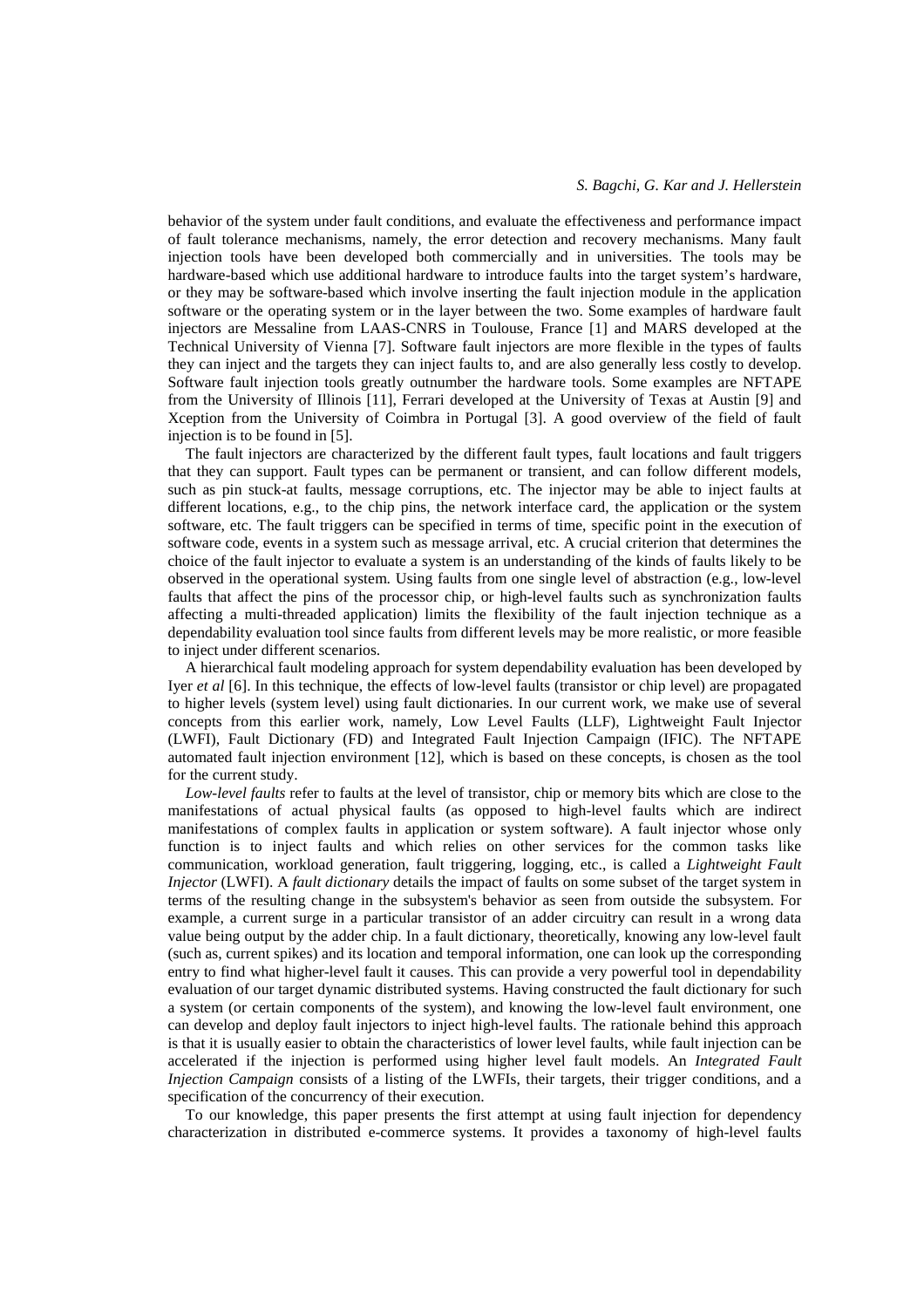typically observed in e-commerce environments and uses fault dictionaries to derive low-level injectable faults from them.

# 3. Dependency Analysis Method

### 3.1. Logical Structure of an E-Commerce Environment

Consider the logical structure of a typical three tier web-enabled e-commerce environment, depicted in Figure 2. In the setup, a typical end-user activity is initiated through a web browser client. A sample activity comprises visiting an internet store front, searching for some items, and finally making the purchase of one or more items. The activity is decomposed into several transactions each of which obeys the traditional ACID properties – atomicity, consistency, isolation, and durability. Examples of transactions are registering a user name and password, doing a database query for a particular item in the store, validating a credit card for a buying activity, etc. The transactions are initiated by sending requests to the web server. The web server invokes the servlet engine for processing the request, and the servlet engine spawns servlets, which implement the business logic. The servlets use tables stored in a database at the backend for processing the request. Finally, the response for the transaction is communicated back to the end-user by the web server.



*Figure 2. Model e-commerce environment to be used for applying dynamic dependency characterization method*

### 3.2. Dependencies in an E-commerce environment

First we define some concepts and some ground rules for the environment under consideration. An *activity* is defined as a high-level task initiated by the end-user through the web client. The activity will cause a set of transactions to be submitted to the middle tier of the environment. The successful completion of the activity is dependent on each of the constituent transactions completing successfully. The transactions that are processed in an e-commerce environment depend on a set of hardware and software resources, e.g., database tables, network connectivity, a key server for providing keys for a secure transaction, etc. This set of resources for a transaction, Ti is called the *Transaction Dependency Set* (TiD). The dependency relation of a transaction on a resource can be *absent(A)*, *weak(W)*, *medium(M)*, or *strong(S)*. Our research shows that the strength metric is dependent on the context for which we are planning to use this information.. For example, the metric may have one set of values for fault and availability management and a different set of values for performance management. In the e-commerce example that we have used in our research, we have assigned the values based primarily on performance management dealing with response time related metrics. The relation between transactions and resources can be conveniently represented as a matrix (Table 1) with the cells indicating the strength of the dependency. A similar representation was introduced in [2].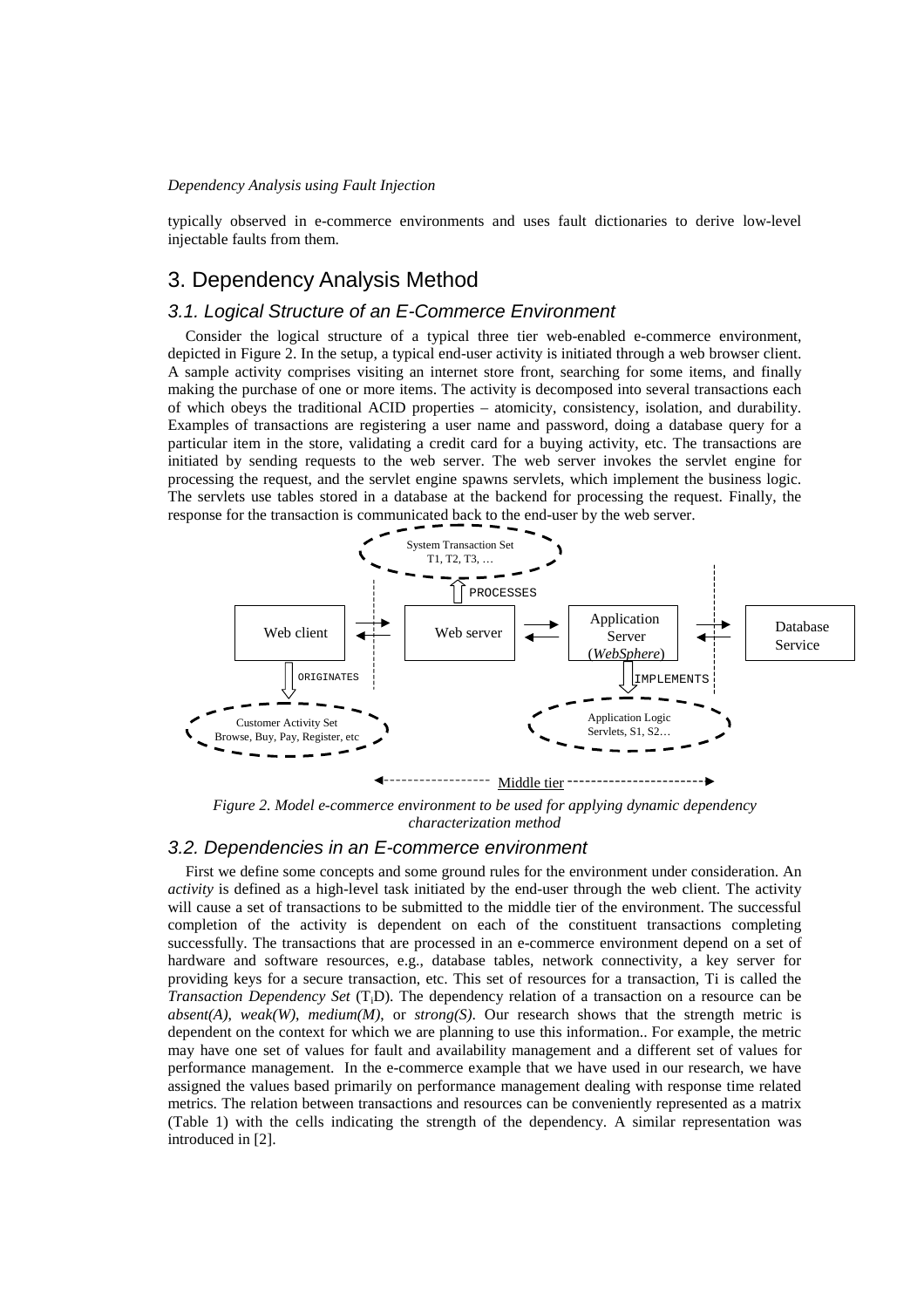|                         | <b>Transaction T1</b> | Transaction T <sub>2</sub> |  |
|-------------------------|-----------------------|----------------------------|--|
| Resource R1             |                       |                            |  |
| Resource R <sub>2</sub> |                       |                            |  |
| Resource R3             |                       |                            |  |

*Table 1. Matrix representing dependency relation of transactions on resources.*

 $(A = Absent, W = Weak, M = Medium, S = Strong)$ 

The *difference* between the dependencies of two transactions on a resource is given a measure which follows the relation shown in the lattice in Figure 3. For example, if (S-A) is given a measure of 5 units, (M-A) can be given a measure of anything less than 5. Say, it is given a measure of 3 units. The (M-A) difference does not constrain the assignment of the (S-M) difference since there is no edge between the two nodes. The exact assignment of the differences is governed by the specific details of the system. A measure called *closeness* is defined between every pair of transactions as the sum of the differences over all the resources in the environment.



*Figure 3. Lattice representing difference between degrees of dependency*

### 3.3. Protocol Details

The high-level steps to be followed in the process of dependency characterization of a distributed system using fault injectors as perturbors is described below. The steps also outline how the dependability characterization can finally lead to problem determination.

- 1. Suppose the QoS of an activity X is found to violate the service level agreement (SLA). Suppose that it is determinable through an application characterization that activity X uses transactions  $T(X) = \{TX_1, TX_2, ..., TX_n\}$ . For example, a buy activity will require establishment of a secure session with the client, typically through the Secure Sockets Layer (SSL) session-level protocol. We choose other activities (Y1, Y2, ..., Yn) from the workload set such that  $T(X) \cap T(Y1) \cap ...$ T(Yn) is as *close* to T(X) as possible, by the definition of closeness in section 3.2. How such activities Y1, Y2, ..., Yn are chosen is a topic of ongoing research and is outside the scope of this discussion. For the purposes of the rest of the paper, we will assume that each activity consists of a single transaction, thus making the selection of the set simple. The number of such activities chosen, *n*, is a parameter to this process and depends on how much time is available for the process and the confidence to be placed on the process' output.
- 2. Run activities Y1, Y2, ..., Yn and mark the ones that are also found to have the problem, i.e., violate the SLA. Say, these activities are Z1, Z2, ..., Zk. Now consider the transactions that are common to all the problematic activities, including X. Then, the Suspect Transaction Set  $(STS)$  =  $T(X) \cap T(Z1) \cap ... \cap T(Zk).$
- 3. Consider one transaction  $T_i$  from STS. From an incomplete dependency characterization (through ADD, or static dependency knowledge, say), it is known that  $T_i$  depends on a certain set of hardware and software resources in the system, H1, H2, ..., Hm, and S1, S2, ..., Sn.. This is denoted by TiD. If no such prior dependency analysis is available, then we start by including all the hardware and software resources in the system in this set. The set will be successively pruned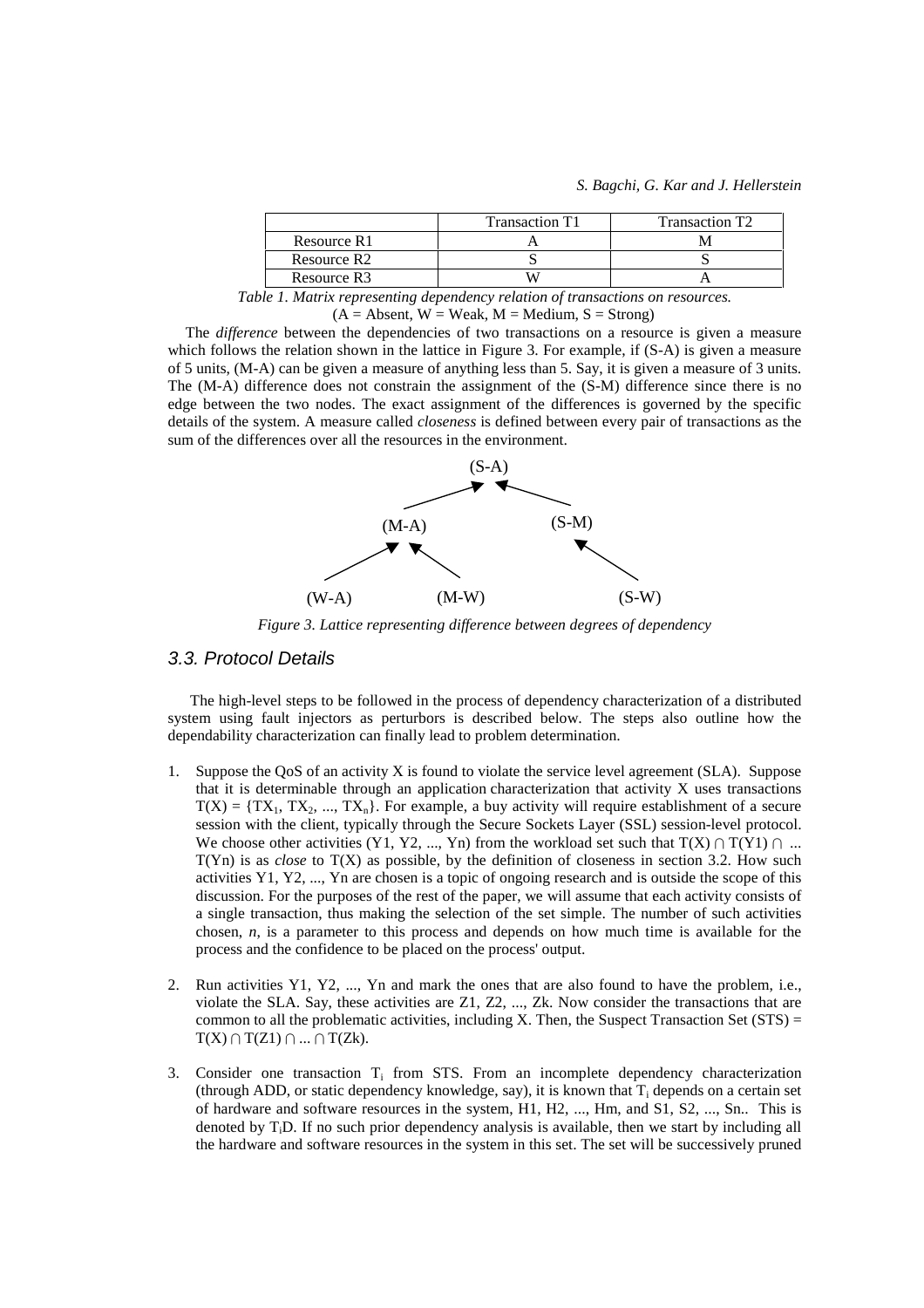in the following steps and therefore, the method will still be able to identify the dependency though it will take longer to reach termination.

- The set of resources on which transaction  $T_i$  depends is put in the Diagnosis Set (DS), which is the set of resources which are potentially malfunctioning. The set NDS, which is the set of resources that have been determined to be functioning correctly is initially empty. Now consider a set of faults that we would like to perturb the resources with. The set will be heterogeneous since there are different kinds of resources. Say the function mapping the resource to the faults in the set is LLF (for low level fault). We denote the function LLF since it is generally assumed that we can determine more accurately the fault characteristics of the low-level faults, i.e., it is easier to say how many bit flips in memory there are likely to be than how many lock release errors in a software module. However, this assumption is not required for the process to work, it is simply used as a basis for the nomenclature. For the purpose of the fault injectors which will be used to insert the perturbation in the system, we have to arrive at the fault model at the appropriate level at which the lightweight fault injector (LWFI) is available. For this purpose, we use the fault dictionary for the system (FD) to scale the postulated fault model *up* (e.g., from the transistor level to the chip level) or *down* (e.g., from the application level to the chip level). So, the LWFI for the hardware resource H1 in the set DS is given by  $LWFI(H1) = FD(LLF(H1))$ . There is also the issue of degree of perturbation of the fault injector. By degree, we mean what is the rate of fault injections, e.g., how many memory bit flips per second are introduced, or how many messages (one out of every n) are corrupted on the network link. For the first fault injection campaign, the degree of perturbation is denoted by  $d_1$ . Therefore, the fault injector for H1 becomes LWFI  $_{d1}(H1)$ . An Integrated Fault Injection Campaign (IFIC) that incorporates the fault injectors for all the resources in DS is given by IFIC1 =  $LWFI_{d1}(H1) \bowtie LWFI_{d1}(H2) \bowtie ... \bowtie$ LWFI<sub>d1</sub>(Hm)  $\bowtie$  LWFI<sub>d1</sub>(S1)  $\bowtie$  LWFI<sub>d1</sub>(S2)  $\bowtie$  ...  $\bowtie$  LWFI<sub>d1</sub>(Sn). The symbol  $\bowtie$  denotes the coordination between the various LWFIs, e.g., the temporal relations between their triggers that can be specified through NFTAPE [12]. IFIC<sub>1</sub> is run for a certain length of time and the output QoS metric(s) measured. A series of successive integrated fault injection campaigns are run by varying the degree of perturbation. The series is given by  $IFIC<sub>1</sub>$ ,  $IFIC<sub>2</sub>$ , ..., IFIC<sub>k</sub>. The objective is to prune the DS (Diagnosis Set) for the transaction  $T_i$ . Once the DS cardinality decreases by one, terminate the IFIC series, go back to the beginning of this step and repeat. The repetition terminates when the DS cannot be pruned any further, which, for some cases, will be when it becomes empty. If the DS becomes empty, it implies that none of the resources transaction  $T_i$ depends on is malfunctioning; the problem lies somewhere else.
- 5. Go back to step 3 and repeat for every transaction from STS (Suspect Transaction Set). At the end, we will obtain a set of possible malfunctioning resources on which our original activity X was dependant and hence violating its SLA. Note that if step 4 puts a resource in DS of one transaction  $T_i$  and NDS of another transaction  $T_j$ , we must conclude that the problem was transient and therefore, an offline problem determination cannot work.

The method is summarized through the pseudo-code description in Figure 4.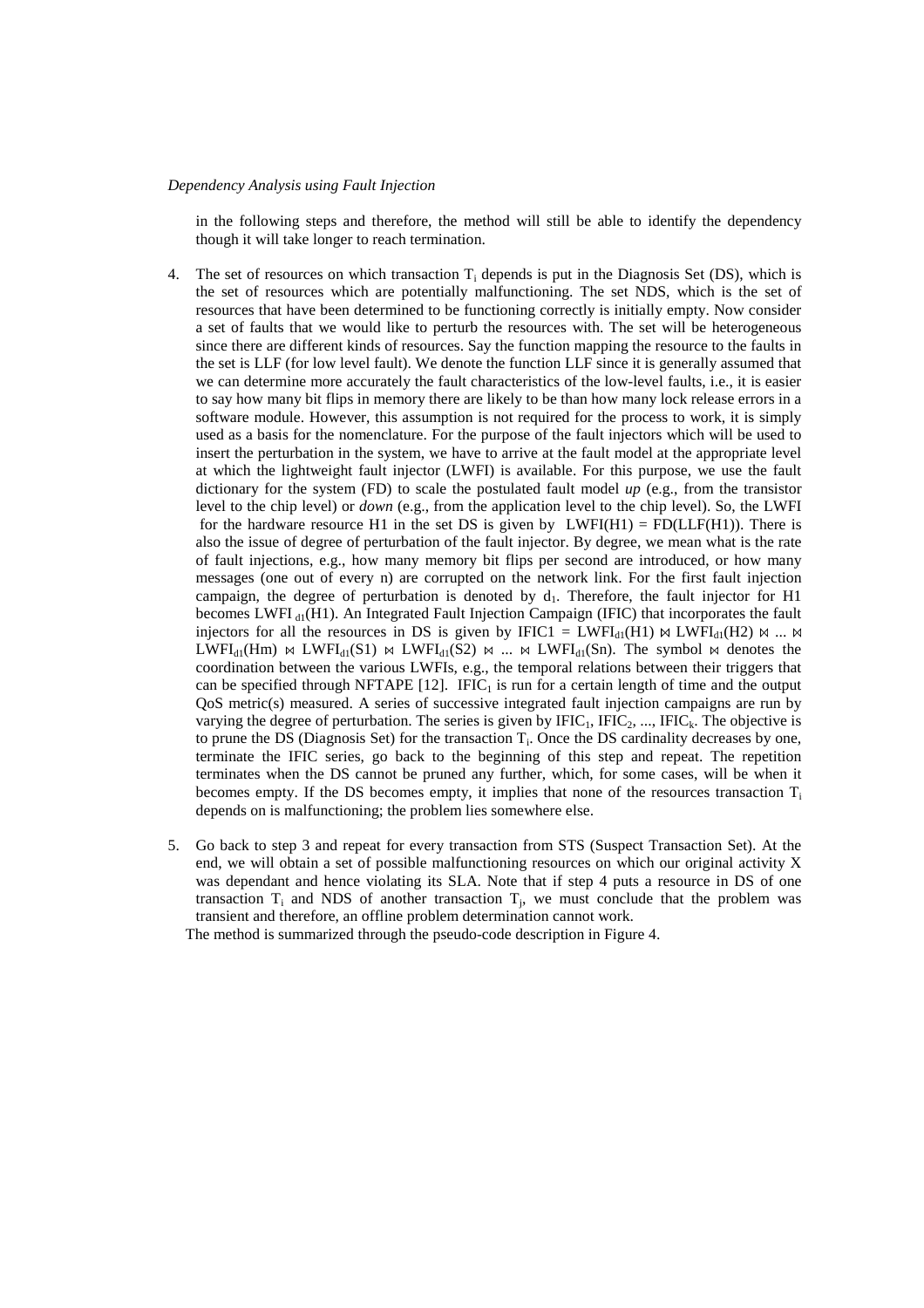```
[1] Application X violates SLA.
  Execute similar applications and measure output QoS paramete rs to identify Suspect Transaction Set (STS)
  STS = \{T1, T2, ..., Tn\}[2] for each T<sub>h</sub> in STS do
         [a] Create Diagnosis Set (DS) of potentially malfunctioning resources.
             Initialize DS with all hardware and software resources T<sub>h</sub> depends on.
             DS = \{H1, H2, \ldots, Hm; S1, S2, \ldots, Sn\}[b] for each H_i in DS do
                   [i] Pick the fault model (LLF), look up in fault dictionary (FD) to arrive at appropriate level of fault,
                      instantiate Lightweight Fault Injector (LWFI) for injection
                      LWFI(H_i) = FD(LLF(H_i))end do
         [c] for each S_i in DS do
                   [i] Pick the fault model (LLF), look up in fault dictionary (FD) to arrive at appropriate level of fault,
                      instantiate Lightweight Fault Injector (LWFI) for injection
                      LWFI(S_j) = FD(LLF(S_j))end do
         [d] Determine a range for degrees of perturbation DP = \{d1, d2, ..., dp\}for each d_k in DP do
                   while DS is being pruned
                      [i] Form Fault Injection Campaign (FIC) = (\aleph LWFId_k(H_i)) \bowtie (\aleph LWFId_k(S_j))[ii] Run campaign and collect measures of QoS parameters
                     [iii] Prune DS based on measurements
                   end while
             end for
    end do
[3] \cup DS is the set of malfunctioning resources
    return (UDS)
```
*Figure 4. Pseudo-code for fault injection based method for dependency discovery*

# 4. Application of Technique

The above fault injection technique is applied to a realistic e-commerce environment as an aid to problem determination. The following sections discuss the application of the approach. The application is based on the algorithm presented above and is arrived at by instantiating all the unbound variables in the algorithm, such as the transactions and the resources.

### 4.1. Environment

Consider a typical end-user e-commerce activity initiated through a web browser client. The activity comprises visiting an internet store front, searching for some items, and finally making the purchase of one or more items. The activity is decomposed into several transactions. For our experiment we used the working transaction set provided by the TPC-W benchmark, proposed by the Transaction Processing Performance Council [13]. This set comprises typical transactions that one would observe in a storefront implementation such as an online bookstore. A simplifying assumption from the algorithm presented in Section 3 is that in this application scenario each activity consists of exactly one transaction. In this example, TPC-W uses the following tables in the backend database: *Item, Country, Author, Customer, Orders, Order line, Credit card transaction, Address*.

Our study is based on the setup shown in Figure 5, where we have depicted a typical, transactional e-commerce environment consisting of five key function groups:

- *Core HTTP engine*: receives and dispatches a user transaction to the appropriate servlet that handles the business logic.
- *Servlet engine*: collection of servlets and their execution environment that together support the business logic.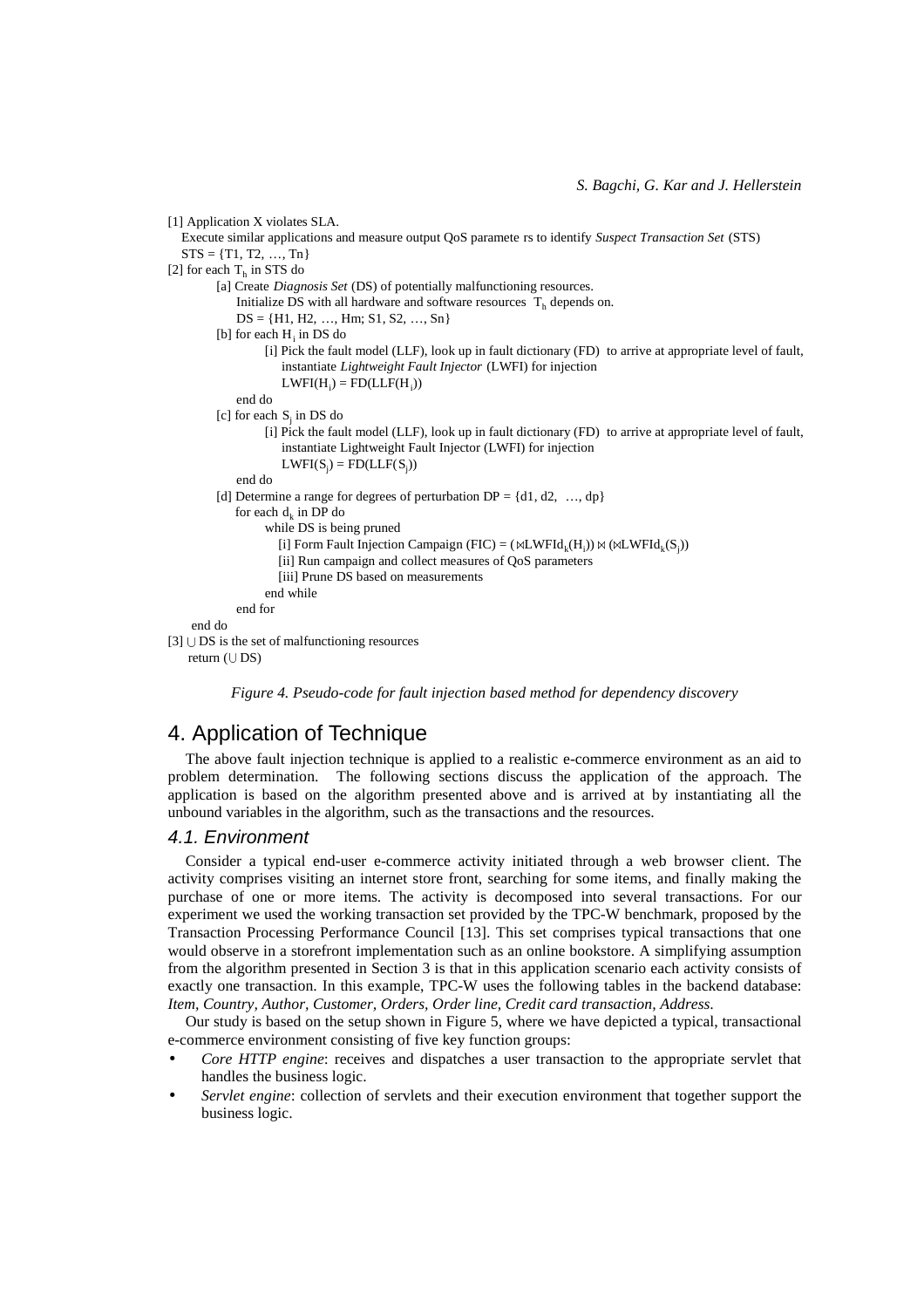- *Enterprise Java Beans Server engine*: provides session support for the transactions and database connectivity.
- *Database Engine*: houses the back end data base and associated execution environment.
- *Key Server Engine*: provides support for security and authentication.

A typical transaction is dependent on various resources belonging to each of these logical function groups. As an example, we list below a subset of the TPC-W transactions that constitute typical customer activity. Some of the transactions use encryption and are noted as being secure, while others pass information on the network in the clear and are marked as being non-secure.

- 1. *Customer registration (non-secure)*: returns to the browser a web page, which allows a user to provide the information necessary to register as a known customer or as a new customer and to submit his registration.
- 2. *Home web page interaction- browse (non-secure)*: returns to the browser a web page which contains links to product lists for new products and for best sellers. This is the initial web interaction requested by all users starting a new user session. It is also a navigation option to most other web pages.
- 3. *Search request (non-secure):* returns to the browser a web page which allows a user to specify search criteria to find qualifying items.
- 4. *Search response (non-secure)*: returns to the browser a web page which contains the list of items that match a given search criteria.
- 5. *Shopping cart web interaction (non-secure):* allows the user to create a new shopping cart, or refresh an already existing cart from an earlier session. It is also used to add new items to the cart, or update existing items.
- 6. *Buy request (secure):* displays a summary of the items in the shopping cart. The page provides editable fields for entering credit card information and selecting shipping options.
- 7. *Buy confirm (secure):* transfers the content of the shopping cart into a newly created order for the registered customer and executes a full payment authorization. It then returns to the browser a web page containing the details of the newly created order.
- 8. *Order inquiry (secure):* returns to the browser a web page which allows a user to provide the information necessary to enter or confirm his identity as a returning customer. This lets the user query about his last order.

### 4.2. Solution Approach

The first step is to produce a logical function model of the system that allows the enumeration of the resources that support the working of a specific transaction within the e-commerce environment. Figure 5 depicts a subset of the resources that come into play in a typical 3-tier e-commerce setup as shown in Figure 2.

When a fault is reported by a customer in a transaction, the possible root causes are narrowed down to a set of resources on which the transaction depends, using the results obtained by Active Dependency Discovery (ADD). A fault injection system is designed to inject appropriate low level faults into each of these resources to study the behavior of the transaction, in order to eliminate spurious dependencies and to narrow down the root cause to a smaller set of resources. The *partial* matrix of dependencies computed for our TPC-W environment is shown in Table 2 below.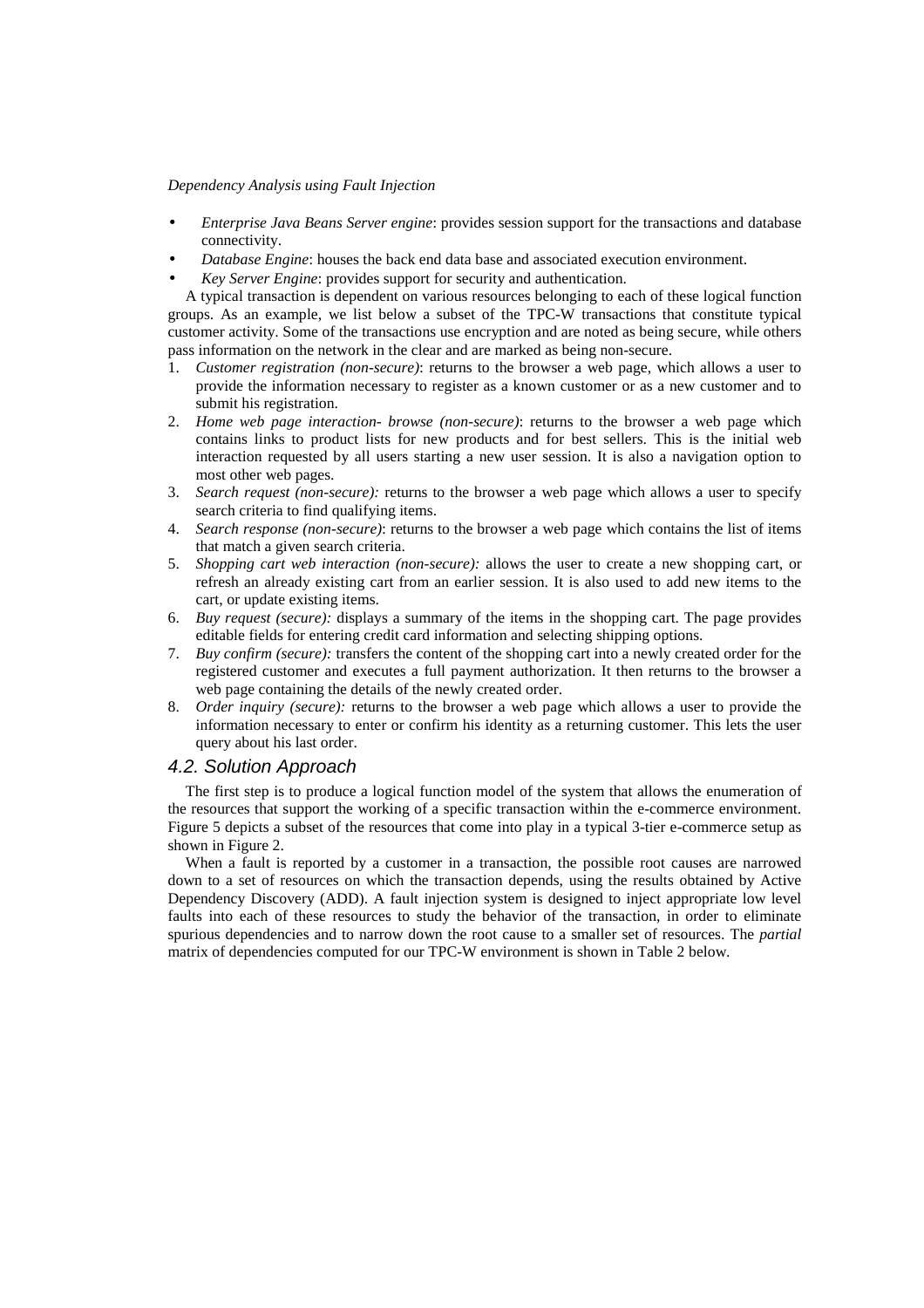

*Figure 5. Logical Function Groups in a Typical e-commerce Environment*

As an example consider the case where a customer activity − browse an item from an electronic store − causes a problem to occur. This activity consists of one transaction, T2, with an associated dependency set obtained from Table 2. Referring to the method presented in Section 3.3, the Suspect Transaction Set (STS) therefore consists of T2, and the diagnosis set  $DS = T<sub>2</sub>D =$ {Customer Table, Item Table, Session Pool, Servlet2, Servlet3, DNS}, and  $NDS = \{NULL\}$ . Recall that  $T_iD$  is the set of resources that a transaction Ti depends on (see section 3.3, step 3).

|                      | T1 | T <sub>2</sub> | T <sub>4</sub> | T <sub>5</sub> | T <sub>6</sub> | T7 |
|----------------------|----|----------------|----------------|----------------|----------------|----|
| Customer             | S  | S              |                | S              | S              | S  |
| Table                |    |                |                |                |                |    |
| Item Table           |    | S              | S              |                |                |    |
| <b>Author Table</b>  |    |                | S              |                |                |    |
| Order Table          |    |                |                | S              |                | S  |
| <b>Address Table</b> | S  |                |                |                |                | S  |
| Order<br>List        |    |                |                |                | S              | S  |
| Table                |    |                |                |                |                |    |
| Country Table        |    |                |                |                |                | S  |
| <b>Session Pool</b>  |    | M              |                | W              | W              |    |
| Servlet1             | S  |                |                |                |                |    |
| Servlet2             |    | S              |                |                |                |    |
| Servlet3             |    | S              |                | M              |                |    |
| <b>DNS</b> Server    | W  | W              |                |                |                |    |
| Security             |    |                |                |                | M              | M  |
| Server               |    |                |                |                |                |    |

*Table 2. Partial Dependency Matrix for Experimental TPC-W Environment*

We choose a set of transactions "close" to T2 as described in step 1 of the algorithm in Section 3.3. That is, we compute the "closeness" of each transaction in the matrix to T2. For example: Closeness(T2, T5) =  $(S-S)+(M-W)+(S-M)$ . If this value is less than a predetermined threshold, we include the transaction in the list. Let the final list be T5 and T6. Thus,  $T_5D = \{$ Customer Table, Order Table, Session Pool, Servlet3} and  $T_6D =$  {Customer Table, Order list Table, Session Pool, Security Server}.

TPC-W has drivers to run each of the above transactions individually to study their performance. After doing so we discover that transaction T5 and T6 run with acceptable performance. We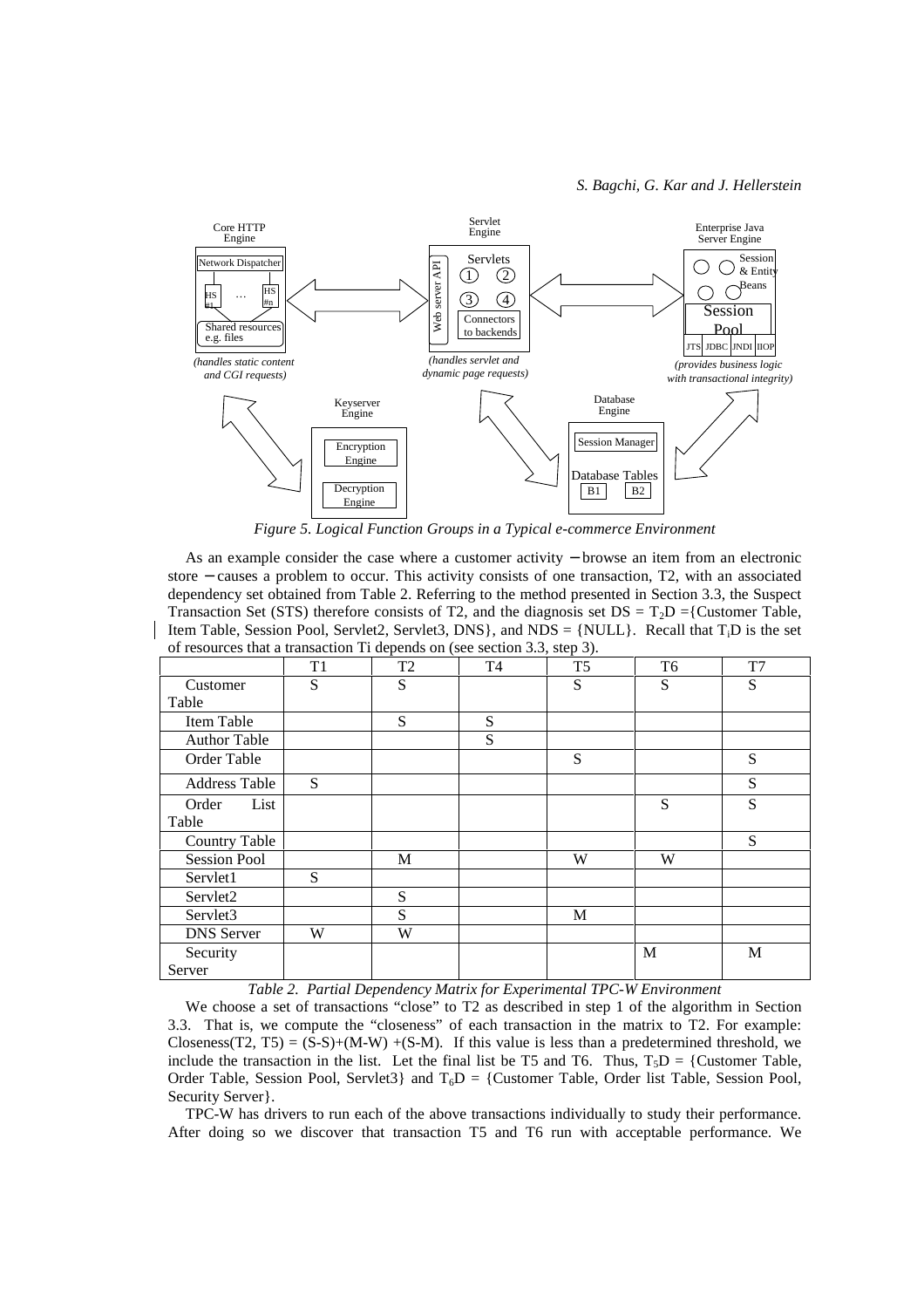conclude, therefore, that  $STS = \{T2\}$ . As a consequence of this step, the Diagnosis Set is given by,  $DS = T_2D - [T_3D U T_6D] = {Item Table, Servlet2, DNS}$  and  $NDS = {Customer Table, Servlet3,$ Session Pool}. Thus, at this point, DS contains the most likely root cause of the problem.

Next we generate a fault injection campaign using the system shown in Figure 6.



*Figure 6. Method for Constructing a Fault Injection Campaign*

In our example the three resources, Item Table, Servlet2, and the DNS server correspond to elements in the Resource Dependency set. It is assumed that each of these resources has built-in light weight fault injectors (LWFIs) that can inject faults on receiving triggers from the Fault Injection Campaign Manager. Using the method outlined in Section 3.3, we design a fault injection campaign for each of the elements in the DS. Our approach assumes the presence of a fault dictionary. One of the goals of this research is to come up with a method for constructing an appropriate fault dictionary to aid in the design and implementation of a problem determination system. For our experiment, we start with a hand constructed fault dictionary for the environment under test. A logical structure of such a fault dictionary is shown in Figure 7.

In our example, if the high level observable fault, as reported by the customer was performance related, e.g. a buy transaction takes too long to complete, we find from the table the possible low level faults that can be injected into the resources that remain in the diagnosis set DS. Thus an example fault injection campaign may be expressed as: LWFI (Item Table) = {Memory fault, Data field overrun, Lock contention}, LWFI (Servlet2) = {Resource starvation by reducing the number of threads available in the thread pool, CPU resource starvation by running some other computeintensive workload on the same processor $\}$ , and LWFI (DNS Server) = {Performance fault by submitting high volume of DNS lookup requests on the same server, Corruption of DNS entry}. Each of these faults is injected in turn and the performance of transaction T2 in STS is observed. In the general method, the integrated fault injection campaign can have LWFI's executing concurrently. However, in such cases, it becomes difficult to associate the observed system response to particular faults. Therefore, for simplicity, sequential execution of the LWFI's is considered for the example scenario. The result of this step is to eliminate those dependencies that are not relevant for this transaction, e.g. if servlet3's perturbation does not affect the performance of T2, then we will eliminate it from the DS. Eventually, the DS will be pruned to a set consisting of only those resources that could have been the cause of this problem. Additional diagnostic methods, such as log file analysis, can now be applied to get to the unique root cause of the observed problem.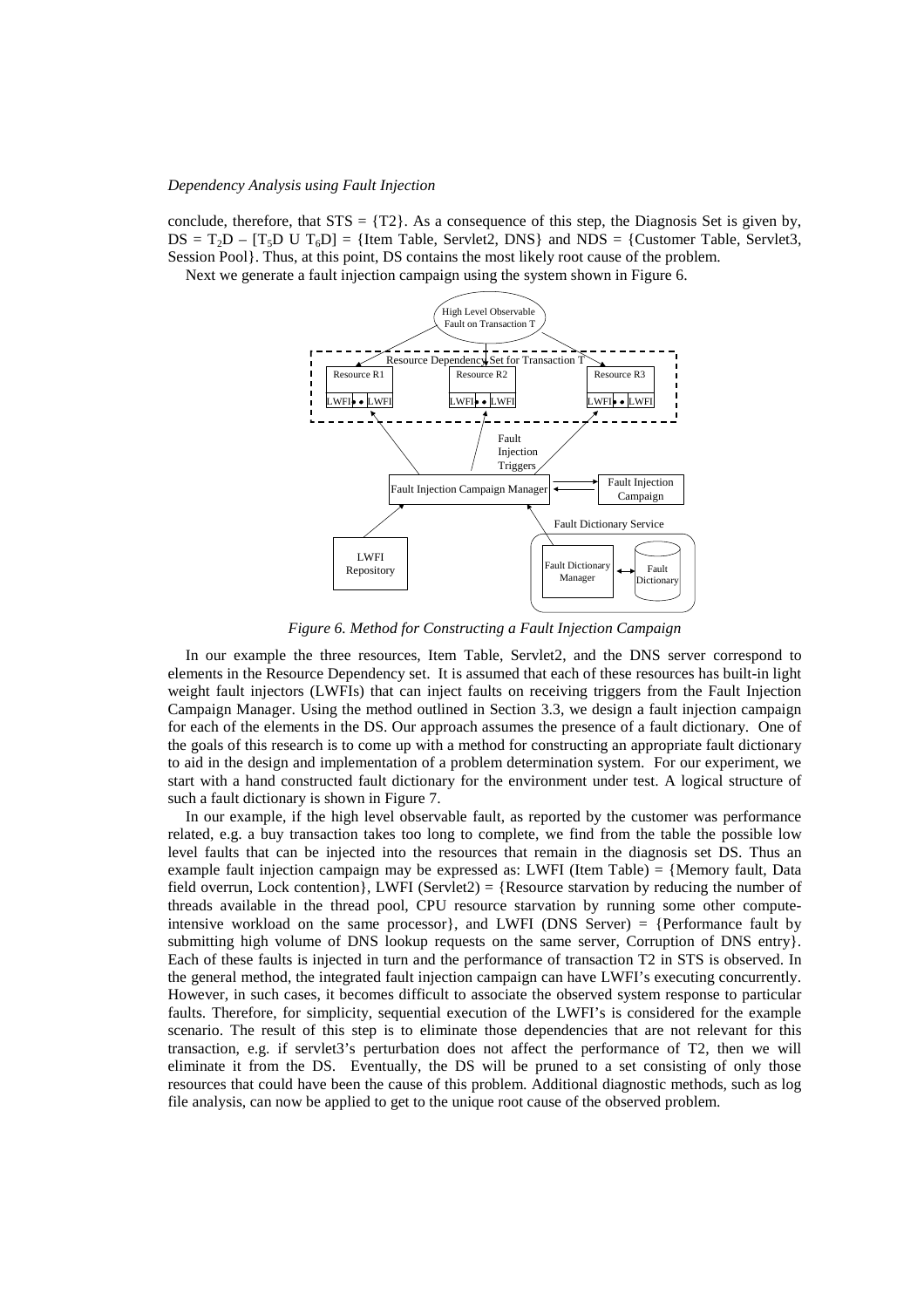| <b>High Level Fault</b>     | <b>Possible Sources</b>                       |  |  |  |
|-----------------------------|-----------------------------------------------|--|--|--|
| <b>Access Denied</b>        | Key Server, Database Server                   |  |  |  |
| Data not found              | Database Server                               |  |  |  |
| Performance Degradation     | <b>Application Server, Database</b><br>Server |  |  |  |
| <b>Resource Fault Table</b> |                                               |  |  |  |
| <b>Resource</b>             | <b>Possible Lower Level Faults</b>            |  |  |  |
| Database Server             | Lock contention, Buffer Size<br>Problem,      |  |  |  |
| <b>Application Server</b>   | Servelet Error, Application<br>Crash          |  |  |  |
| <b>Fault Injector Table</b> |                                               |  |  |  |
| <b>Resource Fault</b>       | <b>Low Level Fault Injectors</b>              |  |  |  |
| <b>Application Crash</b>    | Process Crash, Memory<br>Corruption           |  |  |  |

Observable Fault Table

*Figure 7. A Representative Three-level Fault Dictionary*

The key advantages gained by using our system are twofold:

- Computed a set of suspected resources for problem determination using dependency analysis employing fault injection. This helps to focus the problem determination procedure to a set of possible root causes.
- In typical e-commerce systems, as depicted in Figure 5, the list of dependencies can be quite large, many of them spurious. This step helps speed up the problem determination procedure by rapidly reducing the set of possible root causes.

Additional diagnostics that will need to be performed to get to the root cause can work with only a few resources rather than a large number, resulting in more effective and faster problem determination.

# 5. Conclusion

This paper discussed the use of well proven fault injection techniques in discovering service and resource dependencies in distributed systems as a step towards efficient problem determination. A method was presented for starting with a large set of potentially malfunctioning resources and successively pruning the set using a set of fault injection campaigns. The method was applied to a real-world web-based e-commerce environment to illustrate how it can aid in root cause determination for an end-user visible problem.

One problem with the approach is that it is invasive in nature and hence needs careful consideration of the conditions under which it can be applied. Can it be applied in an operational system without affecting the normal operation? A notable point here is that the algorithm will be triggered due to a problem indication, such as a SLA violation. Thus, the system is already in a malfunctioning mode. Therefore, if the proposed technique can be executed promptly and the errant resources identified and replaced with backups or hot standbys, the system can be brought back to a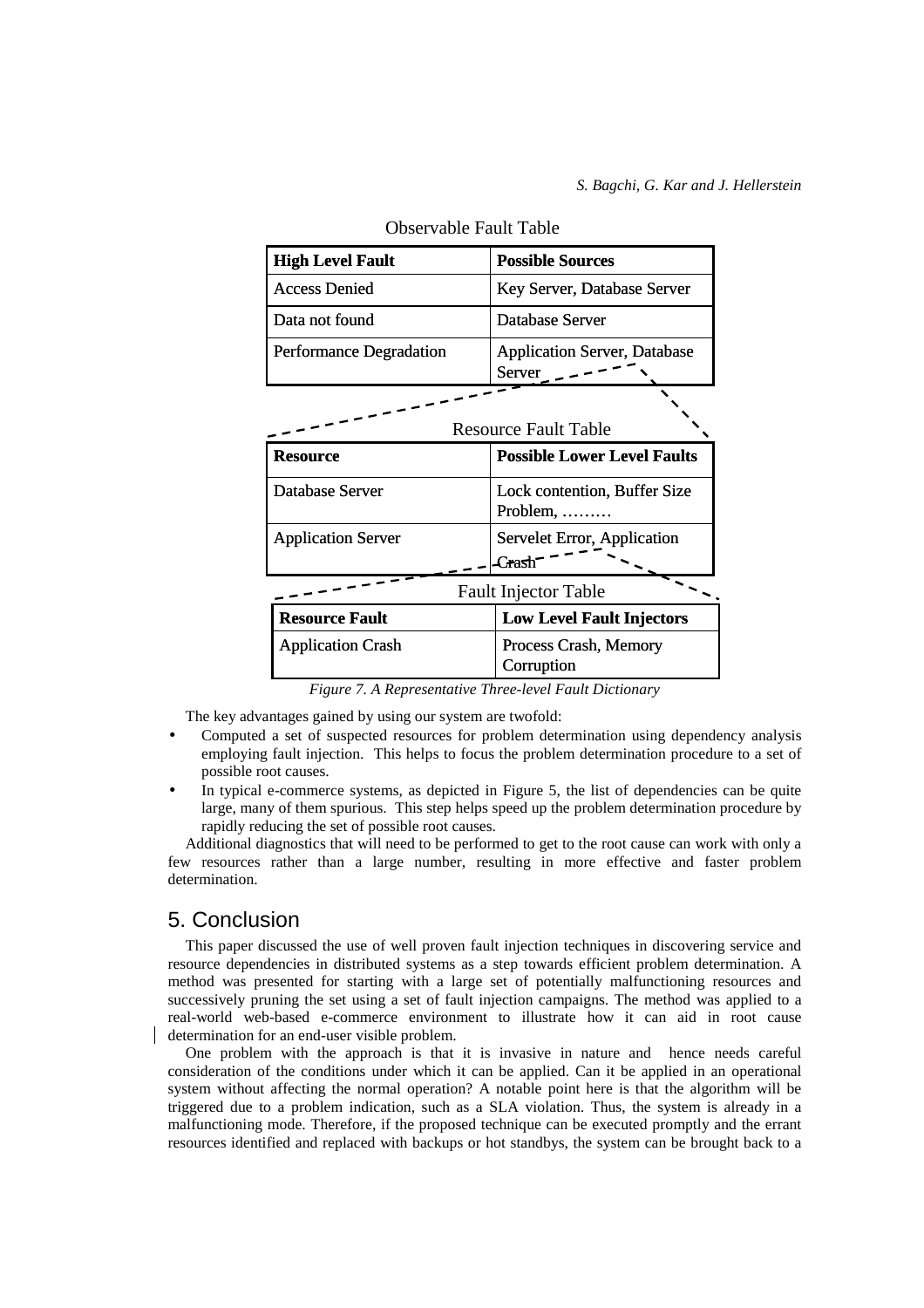correctly functioning state. However, it is possible that the fault injection campaign is extremely invasive and completely halts the operation of the system. It is a debatable issue whether it is desirable to continue to run a system under malfunctioning conditions when certain QoS guarantees are not being met, or completely halt the system, run diagnosis routines and then bring back a fully operational system as soon as possible. It is most likely that such a decision will have to be made on a case-by-case basis depending on the requirements from the system.

A second point that will determine the applicability of the proposed method is the amount of support available from the system resources which will be made the targets of the lightweight fault injectors. For some types of injectors, little or no support is required from the resource, e.g. to insert a stuck-at-fault at a chip's pin. However, for some other classes of faults, the resource needs to support the injector, e.g., a software fault injector which delays messages in a message-passing based distributed application needs to be compiled in with the application to be able to manipulate the application's message queues. An area of research that could be important in this context is the design of a method that allows an application developer to include LWFI specific to his application during the design and development phases.

As the current research evolves and an implementation is applied to a real-world system, the approach will need to be compared against other approaches to problem determination, such as event correlation. The measures for such a comparison will include the accuracy of diagnosis and the speed of convergence of the technique.

# 6. References

- [1] J. Arlat, Y. Crouzet, J. C. Laprie, "Fault Injection for Dependability Validation of Fault-Tolerant Computer Systems," Proc. 19<sup>th</sup> International Symp. on Fault-Tolerant Computing (FTCS-19), pp. 348-355, 1989.
- [2] A. Brown, G. Kar, A. Keller, "An Active Approach to Characterizing Dynamic Dependencies for Problem Determination in a Distributed Application Environment," IEEE/IFIP International Symposium on Integrated Network Management, pp. 377-390, 2001.
- [3] J. Carreira, H. Madeira, J.G. Silva, "Xception: Software Fault Injection and Monitoring in Processor Functional Units," Proc. 5<sup>th</sup> Annual IEEE Int'l Working Conference on Dependable Computing for Critical Applications, pp. 135-149, 1995.
- [4] J.B. Dugan, M.R. Lyu, "System-Level Reliability and Sensitivity Analysis for Three Fault-Tolerant System Architectures, Proc. 4<sup>th</sup> Annual IEEE Int'l Working Conference on Dependable Computing for Critical Applications, pp. 459-477, 1994.
- [5] M.C. Hsueh, T.K. Tsai, R.K. Iyer, "Fault Injection Techniques and Tools," IEEE Computer, pp.75-82, April, 1997.
- [6] Z. Kalbarczyk, R. K. Iyer, G. L. Ries, J. U. Patel, M. S. Lee, Y. Xiao, "Hierarchical Simulation Approach to Accurate Fault Modeling for System Dependability Evaluation," IEEE Transactions on Software Engineering, Vol. 25, No. 5, pp. 619-632, September/October 1999.
- [7] J. Karlsson, J. Arlat, G. Leber, "Application of Three Physical Fault Injection Techniques to the Experimental Assessment of the MARS Architecture," Proc. 5<sup>th</sup> Annual IEEE Int'l Working Conference on Dependable Computing for Critical Applications, pp. 150-161, 1995.
- [8] G. Kar, A. Keller, S. Calo, "Managing Application Services over Service Provider Networks: Architecture and Dependency Analysis," Proc. 7<sup>th</sup> IEEE/IFIP Network Operations and Management Symposium (NOMS 2000).
- [9] G.A. Kanawati, N.A. Kanawati, J.A. Abraham, "FERRARI: A Tool for the Validation of System Dependability Properties," Proc. 22<sup>nd</sup> International Symp. on Fault-Tolerant Computing (FTCS-22), pp. 336-344, 1992.
- [10] D. K. Pradhan, ed., "Fault Tolerant Computer System Design," Prentice-Hall, 1996.